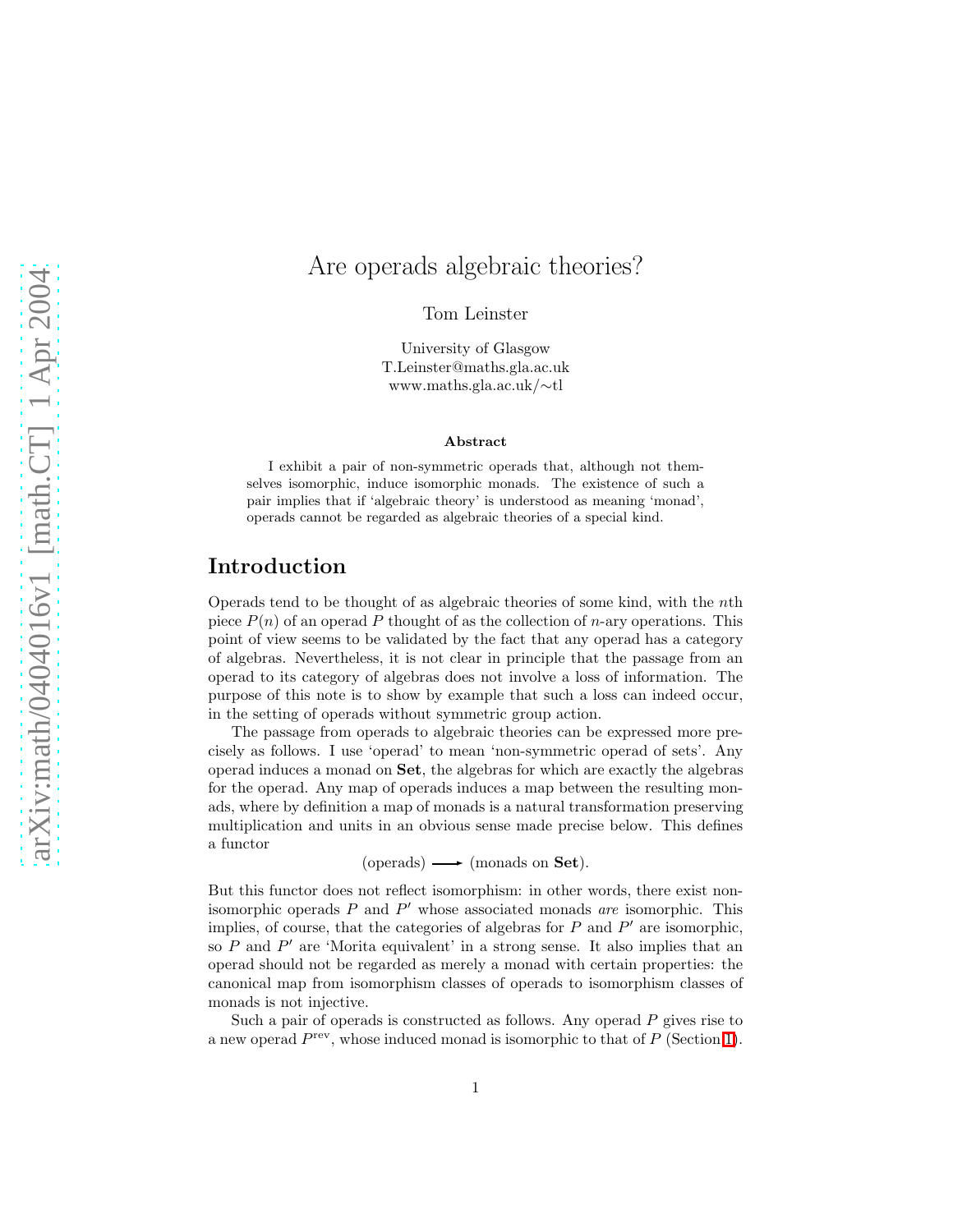It is then just a matter of finding an operad P such that  $P \not\cong P^{\text{rev}}$ . This is done in Section [2;](#page-3-0) further comments follow in Section [3.](#page-5-0)

Acknowledgements I thank Michael Batanin, Steve Lack, Peter May and Nathalie Wahl for their remarks.

## <span id="page-1-0"></span>1 The reverse of an operad

For each operad  $P$ , I define its 'reverse'  $P^{\text{rev}}$  and show that the monads induced by  $P$  and  $P^{\text{rev}}$  are isomorphic.

Let P be an operad. Its **reverse**  $P^{\text{rev}}$  is defined as follows:  $P^{\text{rev}}(n) = P(n)$ for all  $n \in \mathbb{N}$ , the identity of  $P^{\text{rev}}$  is the same as that of P, and the composition  $\circ_{\text{rev}}$  is given by

$$
\theta \circ_{\text{rev}}(\theta_1, \dots, \theta_n) = \theta \circ (\theta_n, \dots, \theta_1)
$$

 $(n, k_i \in \mathbb{N}, \theta \in P(n), \theta_i \in P(k_i)).$  This does define an operad  $P^{\text{rev}}$ : all that needs checking is associativity, which is straightforward.

Let  $(S, \mu, \eta)$  be the monad on **Set** induced by P. Then for any set X,

$$
SX = \sum_{n \in \mathbb{N}} P(n) \times X^n,
$$

the unit map

$$
\eta_X:X\longrightarrow SX
$$

picks out the identity element of  $P(1)$ , and the multiplication map

$$
\mu_X : S^2 X \longrightarrow SX
$$

is given by

$$
\begin{array}{c}\n\left(\theta,(\theta_1,x_1^1,\ldots,x_1^{k_1}),\ldots,(\theta_n,x_n^1,\ldots,x_n^{k_n})\right) \\
\longmapsto \quad (\theta \circ (\theta_1,\ldots,\theta_n),x_1^1,\ldots,x_1^{k_1},\ldots,x_n^{k_n},\ldots,x_n^{k_n})\n\end{array}
$$

 $(n, k_i \in \mathbb{N}, \theta \in P(n), \theta_i \in P(k_i), x_i^j \in X)$ . The monad  $(S^{\text{rev}}, \mu^{\text{rev}}, \eta^{\text{rev}})$  induced by  $P^{\text{rev}}$  is the same except that the multiplication formula becomes

$$
\begin{array}{ll}\n\left(\theta,(\theta_1,x_1^1,\ldots,x_1^{k_1}),\ldots,(\theta_n,x_n^1,\ldots,x_n^{k_n})\right) \\
\longmapsto & (\theta\circ(\theta_n,\ldots,\theta_1),x_1^1,\ldots,x_1^{k_1},\ldots,x_n^1,\ldots,x_n^{k_n}).\n\end{array}
$$

There is a natural isomorphism  $\iota : S \longrightarrow S^{\text{rev}}$  whose component at a set  $X$  is

$$
\iota_X: \quad \begin{array}{ccc} & SX & \stackrel{\sim}{\longrightarrow} & S^{\text{rev}}X \\ (\theta, x_1, \dots, x_n) & \longmapsto & (\theta, x_n, \dots, x_1) \end{array}
$$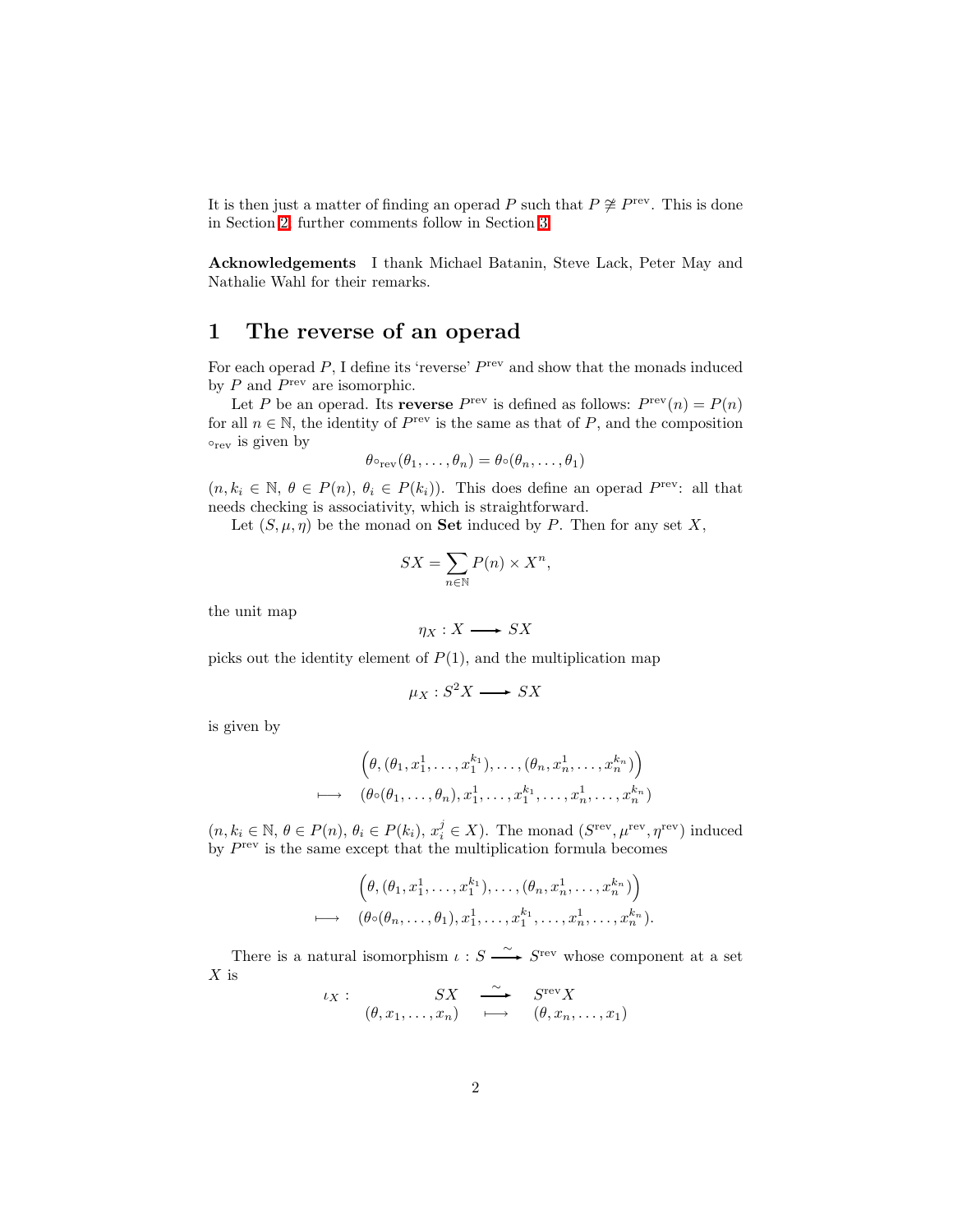$(n \in \mathbb{N}, \theta \in P(n), x_i \in X)$ . Using the above descriptions of the monad structures, it is straightforward to check that  $\iota$  is an isomorphism of monads, in other words, that for each  $X$  the diagrams



commute.

So, as promised, any operad  $P$  gives rise to a new operad  $P^{\text{rev}}$  inducing the same monad as P.

There are at least two abstract perspectives on this construction. First, write T for the free monoid monad on Set. Then an operad amounts to a cartesian monad  $S = (S, \mu, \eta)$  on **Set** together with a cartesian natural transformation  $\pi : S \longrightarrow T$  respecting the monad structures, and the monad induced by the operad is simply S. (For explanation and proof, see for instance Cor 6.2.4 of [\[L\]](#page-6-0).) Now, there is an involution  $\rho$  of the monad T given by reversing the order of finite lists, which implies that any operad P described by a pair  $(S, \pi)$ gives rise to a new operad described by the pair  $(S, \rho \circ \pi)$ ; this operad is  $P^{\text{rev}}$ . From this point of view, the monad induced by  $P^{\text{rev}}$  is not just isomorphic but equal to that induced by P.

Second, given any cartesian monad T on a category  $\mathcal E$  with pullbacks, there is a category of so-called T-operads. (See Chapter 4 of  $[L]$ .) Any T-operad P induces a monad  $T_P$  on  $\mathcal{E}$ , and algebras for the operad are by definition algebras for this monad. When  $T$  is the free monoid monad on  $Set$ , these are the standard notions of non-symmetric operad, induced monad, and algebra. Inevitably, if we have an isomorphism  $(\mathcal{E}, T) \longrightarrow (\mathcal{E}', T')$  between two different cartesian monads on two different categories then there is an induced isomorphism between the categories of T-operads and  $T'$ -operads, and if  $P'$  is the T'-operad corresponding to a T-operad P then the monad  $T'_{P'}$  on  $\mathcal{E}'$  is obtained by transporting the monad  $T_P$  on  $\mathcal E$  across the isomorphism. In particular, this holds for the isomorphism

$$
(id, \rho) : (\mathbf{Set}, T) \xrightarrow{\sim} (\mathbf{Set}, T)
$$

where T is the free monoid monad and  $\rho$  is as above; the resulting automorphism of the category of non-symmetric operads sends  $P$  to  $P^{\text{rev}}$ , and by the preceding comments the respective induced monads are isomorphic.

Observe also that reversal works for (non-symmetric) operads in any symmetric monoidal category  $V$ . The definition of  $P^{\text{rev}}$  is an absolutely straightforward generalization of the case  $V = Set$ , using the symmetry of V. If V has countable coproducts and tensor distributes over them then any operad  $P$  in  $V$ induces a monad on  $V$ , algebras for which are algebras for  $P$ ; and just as above, the monads induced by  $P$  and  $P^{\text{rev}}$  are isomorphic.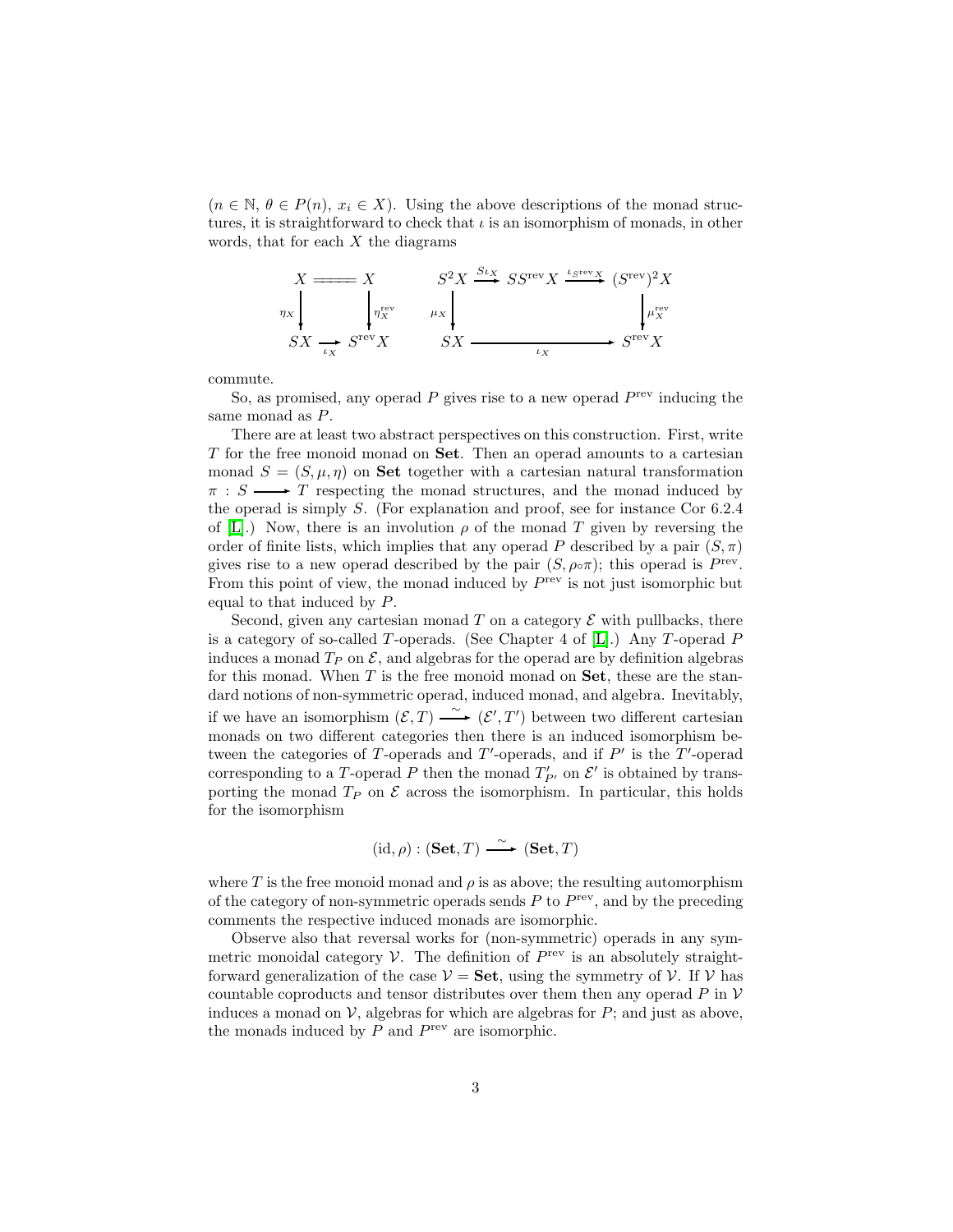#### <span id="page-3-0"></span>2 The counterexample

To find a pair of non-isomorphic operads whose induced monads are isomorphic, it suffices to find an operad not isomorphic to its reverse.

This task is not completely straightforward, since many commonly encountered operads admit a symmetric structure and any such operad is isomorphic to its reverse. Indeed, let  $\sigma_n \in S_n$  denote the permutation reversing the order of  $n$  letters: then for any symmetric operad  $P$ , there is an isomorphism  $P \longrightarrow P^{\text{rev}}$  sending  $\theta \in P(n)$  to  $\theta \cdot \sigma_n \in P^{\text{rev}}(n)$ . Further, several well-known operads that do not admit a symmetric structure are, nevertheless, isomorphic to their reverse: this applies, for instance, to Stasheff's operad of associahedra  $([S], [MSS]).$  $([S], [MSS]).$  $([S], [MSS]).$  $([S], [MSS]).$  $([S], [MSS]).$ 

Here is an operad P not isomorphic to its reverse. Let  $P(n)$  be the set of all *n*-tuples  $(f_1, \ldots, f_n)$  of order-preserving continuous maps  $f_i : [0, 1) \longrightarrow$ [0, 1] of the half-open real interval such that if  $i < j$  and  $t_i, t_j \in [0, 1)$  then  $f_i(t_i) \leq f_i(t_i)$ . The identity of P is the identity map  $id_{[0,1)} \in P(1)$ , and composition

$$
P(n) \times P(k_1) \times \cdots \times P(k_n) \longrightarrow P(k_1 + \cdots + k_n)
$$

is

$$
((f_1, \ldots, f_n), (f_1^1, \ldots, f_1^{k_1}), \ldots, (f_n^1, \ldots, f_n^{k_n}))
$$
  

$$
\mapsto (f_1 f_1^1, \ldots, f_1 f_1^{k_1}, \ldots, f_n f_n^1, \ldots, f_n f_n^{k_n}).
$$

Seen another way,  $P$  is an endomorphism operad. For consider the (nonsymmetric) monoidal category of ordered topological spaces, where the product  $X \boxplus Y$  is defined by taking the disjoint union of X and Y and adjoining the relation  $x < y$  for each  $x \in X$  and  $y \in Y$ . (Compare addition of ordinals.) Then  $P(n)$  is the set of maps  $[0, 1]^{\boxplus n} \longrightarrow [0, 1)$ , with the usual endomorphism operad structure.

To prove that  $P$  is not isomorphic to  $P^{\text{rev}}$ , I introduce some temporary terminology. Let Q be an operad. An element  $\gamma \in Q(1)$  is **constant** if

for all  $n \in \mathbb{N}$  and all  $\phi, \phi' \in Q(n), \gamma \circ (\phi) = \gamma \circ (\phi').$ 

An element  $\phi \in Q(n)$  is surjective if

for all 
$$
\theta, \theta' \in Q(1), \theta \circ (\phi) = \theta' \circ (\phi) \Rightarrow \theta = \theta'.
$$

The following lemma shows that these terms have the expected meanings when Q is P or  $P^{\text{rev}}$ . For convenience, I write an element  $(g) \in P(1)$  as simply g.

#### <span id="page-3-1"></span>Lemma

a.  $g \in P(1)$  is constant in the sense above if and only if the map g:  $[0, 1) \longrightarrow [0, 1)$  is constant in the usual sense.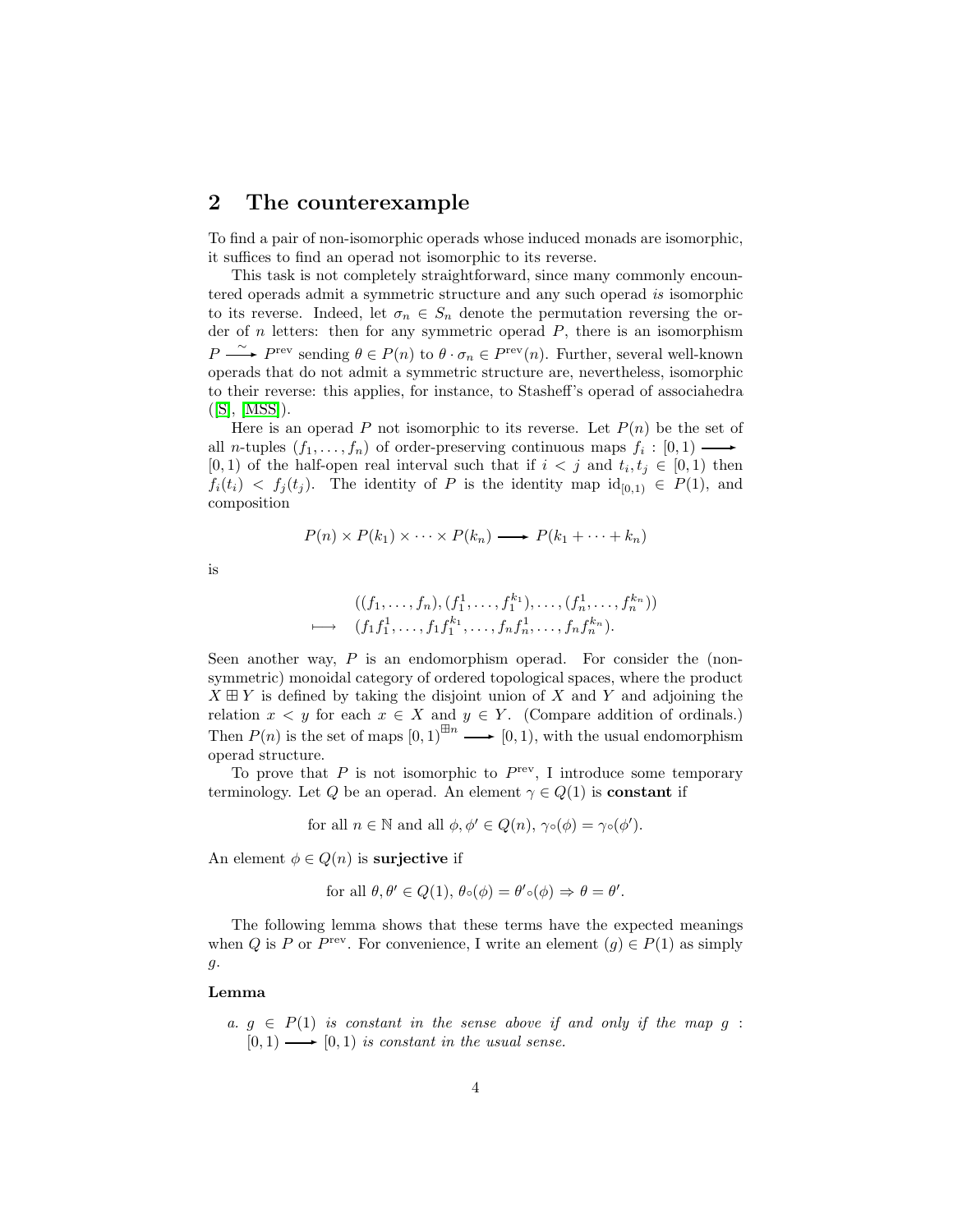<span id="page-4-0"></span>b.  $(f_1, \ldots, f_n) \in P(n)$  is surjective in the sense above if and only if the union of the images of  $f_1, \ldots, f_n$  is  $[0, 1)$ .

Moreover, both statements remain true when  $P$  is replaced by  $P^{\text{rev}}$ .

**Proof** For [\(a\)](#page-3-1), 'if' is clear. Now suppose g is not constant in the usual sense, so that there exist  $t, t' \in [0, 1)$  with  $g(t) \neq g(t')$ . If we take  $f, f' : [0, 1) \longrightarrow [0, 1)$ to be the constant functions with respective values t and t' then  $f, f' \in P(1)$ with  $g\circ(f) \neq g\circ(f')$ , so g is not constant in the sense above.

For [\(b\)](#page-4-0), 'if' is also clear. Conversely, if the union of the images of  $f_1, \ldots, f_n$ is not  $[0, 1)$  then by continuity, one of the following holds:

- $\bullet$   $n=0$
- $n > 1$  and  $f_1(0) > 0$
- sup  $f_{i-1} < f_i(0)$  for some  $i \in \{2, ..., n\}$
- $n \geq 1$  and sup  $f_n < 1$ .

In all cases, there is some nonempty open interval  $(a, b) \subseteq [0, 1)$  that does not meet the union of the images of  $f_1, \ldots, f_n$ . We can construct a continuous order-preserving map  $h : [0, 1) \longrightarrow [0, 1)$  that is not the identity but satisfies  $h(t) = t$  for all  $t \notin (a, b)$ , and this gives distinct elements h, id of  $P(1)$  satisfying  $h \circ (f_1, \ldots, f_n) = \text{id} \circ (f_1, \ldots, f_n)$ . So  $(f_1, \ldots, f_n)$  is not surjective in the sense above.

'Moreover' follows immediately from the definition of  $P^{\text{rev}}$ .  $\Box$ 

We can now show that the following isomorphism-invariant property of an operad Q holds when  $Q = P$  but fails when  $Q = P^{\text{rev}}$ :

there exist  $\phi \in Q(2)$  and constant  $\gamma \in Q(1)$  such that  $\phi \circ (\gamma, id) \in$  $Q(2)$  is surjective.

It will follow that  $P \not\cong P^{\text{rev}}$ .

To see that the property holds for  $Q = P$ , let  $g, f_1 : [0, 1) \longrightarrow [0, 1)$  both be the map with constant value 0, and let  $f_2 : [0, 1) \longrightarrow [0, 1)$  be the identity. Then  $g \in P(1)$  is constant,  $\phi = (f_1, f_2)$  is an element of  $P(2)$ , and if  $e = \phi \circ (g, id)$ then

$$
e_2 = f_2 \circ \mathrm{id} = \mathrm{id}
$$

so e is surjective.

To see that the property fails for  $Q = P^{\text{rev}}$ , we have to see that given  $\phi = (f_1, f_2) \in P(2)$  and constant  $g \in P(1)$ , the composite  $e = \phi \circ (id, g)$  in P cannot be surjective. Indeed, let b be the constant value of  $g$ : then

$$
e_2 = f_2 \circ g =
$$
(constant map with value  $f_2(b)$ ),

so by order-preservation

$$
image(e_1) \cup image(e_2) \subseteq [0, f_2(b)] \subsetneq [0, 1),
$$

as required.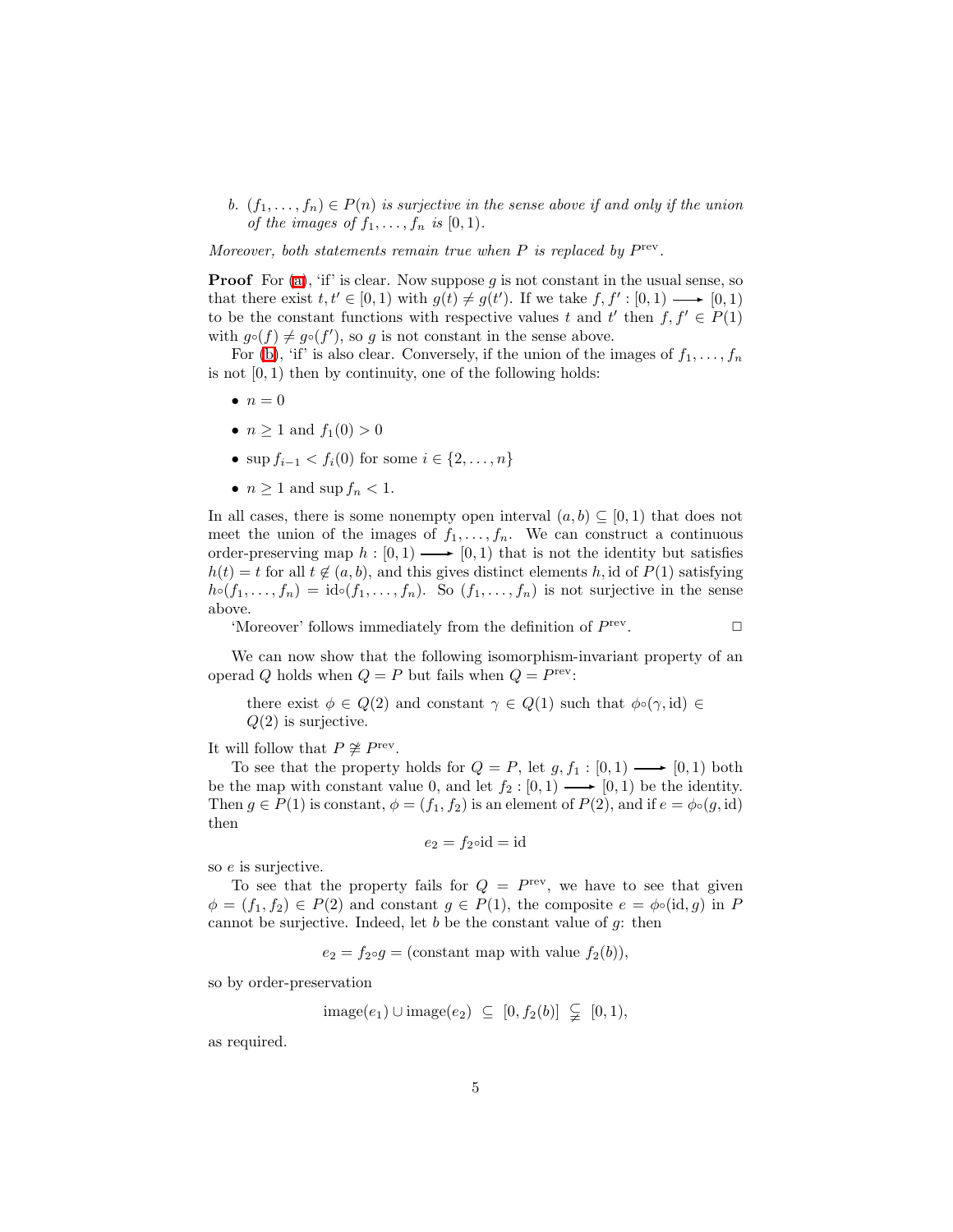#### <span id="page-5-0"></span>3 Further comments

The properties of the functor

 $G : ( \text{operads}) \longrightarrow ( \text{monads on } \mathbf{Set})$ 

can be analyzed more precisely. The monads in the essential image of G (that is, the monads isomorphic to  $G(P)$  for some operad P) are the strongly regular finitary monads. By definition, this is the class of monads whose corresponding algebraic theory can be presented by finitary operations and equations in which the same variables appear on each side of the equals sign, in the same order and without repetition. (For instance, the theory of monoids is allowed, but the theories of commutative monoids and groups are not.) Another description is that they are the cartesian monads  $S$  such that there exists a cartesian natural transformation, respecting the monad structures, from S to the free monoid monad. The original source on strong regularity is [\[CJ\]](#page-5-1); proofs of the results just mentioned can be found in C.1 and 6.2 of [\[L\]](#page-6-0).

The functor  $G$  does not reflect isomorphism, as has been shown. It does reflect isomorphisms (plural): that is, if  $f: P \longrightarrow P'$  is a map of operads and  $G(f)$  is an isomorphism then so too is f. This is easily shown, as is the fact that  $G$  is faithful. But since a full and faithful functor reflects isomorphism,  $G$ cannot be full. To prove this more directly, let  $P$  be the functor of the previous section and take the isomorphism  $\iota : S \longrightarrow S^{\text{rev}}$  of Section [1,](#page-1-0) where S and  $S<sup>rev</sup>$  are the monads induced by P and  $P<sup>rev</sup>$  respectively. Then since G reflects isomorphisms, there is no map  $f: P \longrightarrow P^{\text{rev}}$  satisfying  $G(f) = \iota$ : so again, G is not full.

Here I have stuck to operads of sets; I know little about the situation for other types of operad. Trivially, taking discrete spaces on the set-theoretic example above yields a pair of non-symmetric topological operads that induce isomorphic monads but are not themselves isomorphic.

The situation for symmetric operads is completely different: symmetric operads of sets can be identified as monads of a special kind. Precisely, the canonical functor

(symmetric operads)  $\longrightarrow$  (monads on Set)

defines an equivalence between the category of symmetric operads and the category of analytic monads and weakly cartesian maps. This is a result of Weber [\[W\]](#page-6-3), using Joyal's characterization of the endofunctors on Set induced by species and of the natural transformations induced by maps between them [\[J\]](#page-6-4).

### <span id="page-5-1"></span>References

[CJ] A. Carboni, P. Johnstone, Connected limits, familial representability and Artin glueing, Mathematical Structures in Computer Science 5 (1995), 441–459; corrigenda to appear.